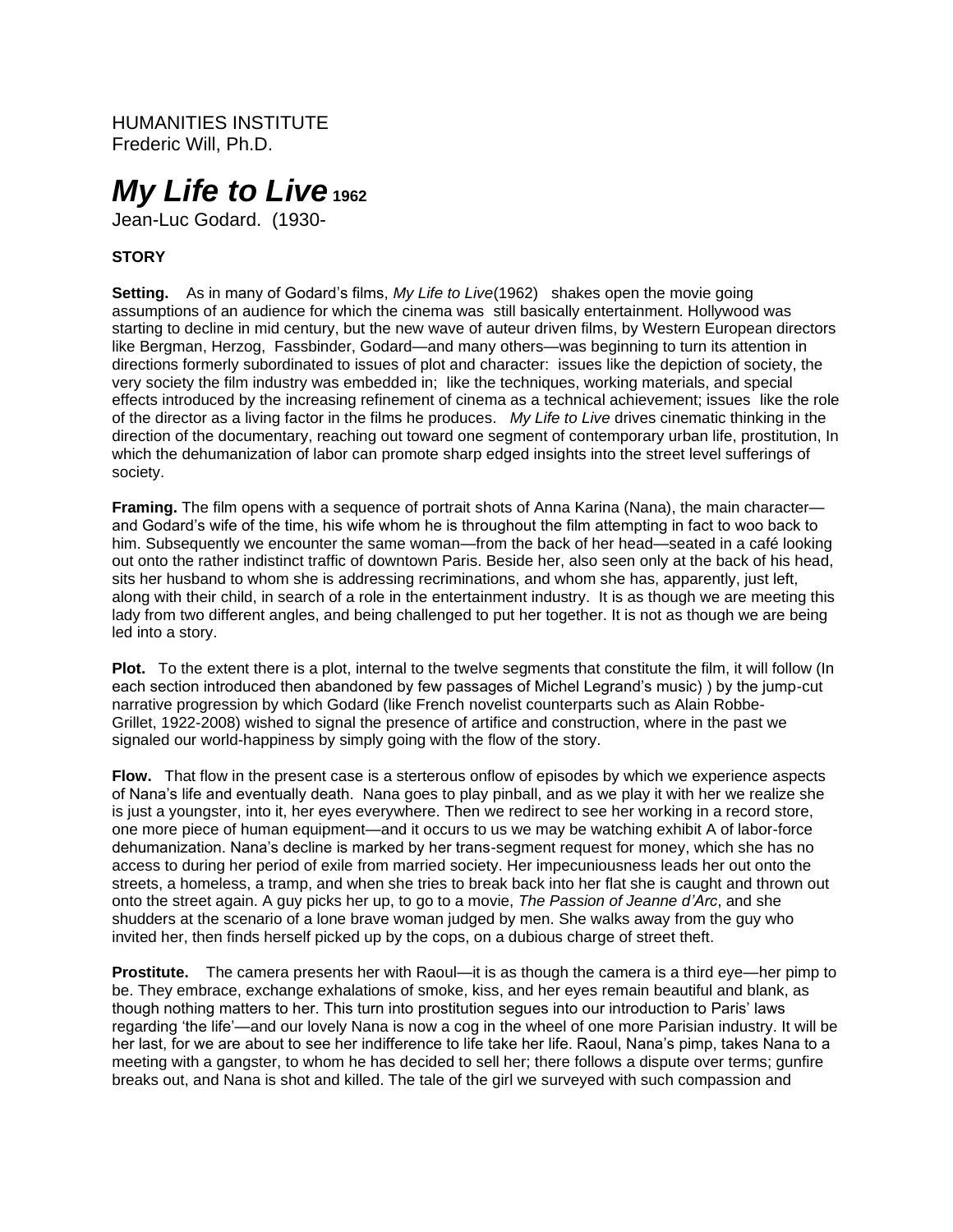interest, at the start of the film, lies dead in the street, as disposable as was her own view of the meaning of her life.

# **THEMES**

**Prostitution** This ancient profession, known in French as 'the life,' 'la vie,' is long in the cards for the Nana we meet at the start of this film. She is abandoning her husband and child, and letting herself go into dreams of a music career; then gradually slips into casual street sex, finally ending up before the police, and in the grips of a professional pimp, Raoul, who takes her to her death. The whole film illustrates the gradual slippage of a woman whose beauty, gradually fading, puts her within reach of any man with a few sous in his pocket.

**Indifference** Nana does indeed 'lead her own life,' but by letting it happen to her. One might say that she feels rare moments of joy or frivolity, as for instance when she dances to the tune of the juke box, flirting with the pool player who makes as if not to notice her. Such moments only accentuate the indifference with which In general she greets her own daily routine of street survival or lifeless sexuality. Even her fatal hook up with Raoul, which will be the death of her, evokes little emotion from her.

**Randomness.** Life on the streets of Paris roars on, in the procession of chance events which dominate modern urban existence. While 'to live one's life,' the film's title, might seem to suggest 'taking charge of one's life,' in Nana's case the title means something closer to 'put up with one's life,' 'to take it as it comes.' In the same fashion, the film in which Godard presents this world develops in an aleatory, chance-ridden manner. Berthold Brecht's 'alienation theater' is one source of Godard's procedure here. Another is his sense, shared with many writers and film makers around him, that the structures made in art do not develop in coherent, orderly stages, but are randomly joined to one another.

**The City** The city, in this case Paris, is portrayed as colorless, fast moving, and available to violence. This is not the Paris of romance, but the Paris that consumes those whose lives take place in its streets. No parks, no little kids playing, no lovers walking hand in hand.

# **CHARACTERS**

**Nana** is the main character, although she is almost totally without the decisiveness, or sharpness of traits, which typically go into establishing character. She lets the winds, and men's desires, lead her to her eventual death.

**Raoul**, Nana's pimp, who catches her eye on the street, is a cool pimp who catches Nana in his web. When Nana later falls for a younger and intellectual guy, a reader, Raoul quickly drives her back into the fold. He controls and ultimately kills Nana.

**Brice Parain** is a Parisian philosopher—Godard's own philosophy prof at University—who plays himself, and engages Nana in café conversation. He tells a meaningful story about flow in life, and the dangers of excessive self-examination.

CHARACTER ANALYSIS

### **NANA**

**Character**. Nana, almost an anti-character because she lets life sweep her forward, is at first a kind of free spirit, who is breaking from her husband and child, and who is self-directed enough to work in a record store, and support herself. However she is very low on cash, forever trying unsuccessfully to borrow, and gradually gives in to street sex, which helps her to survive, at least until she succumbs to a skillful pimp, Raoul. Nana continues to relate meaningfully to certain men, the philosopher with whom she chats, the intellectual young man who is reading Poe, but essentially she is dead to her world, and will thus soon perish, in a gun battle between underworld figures.